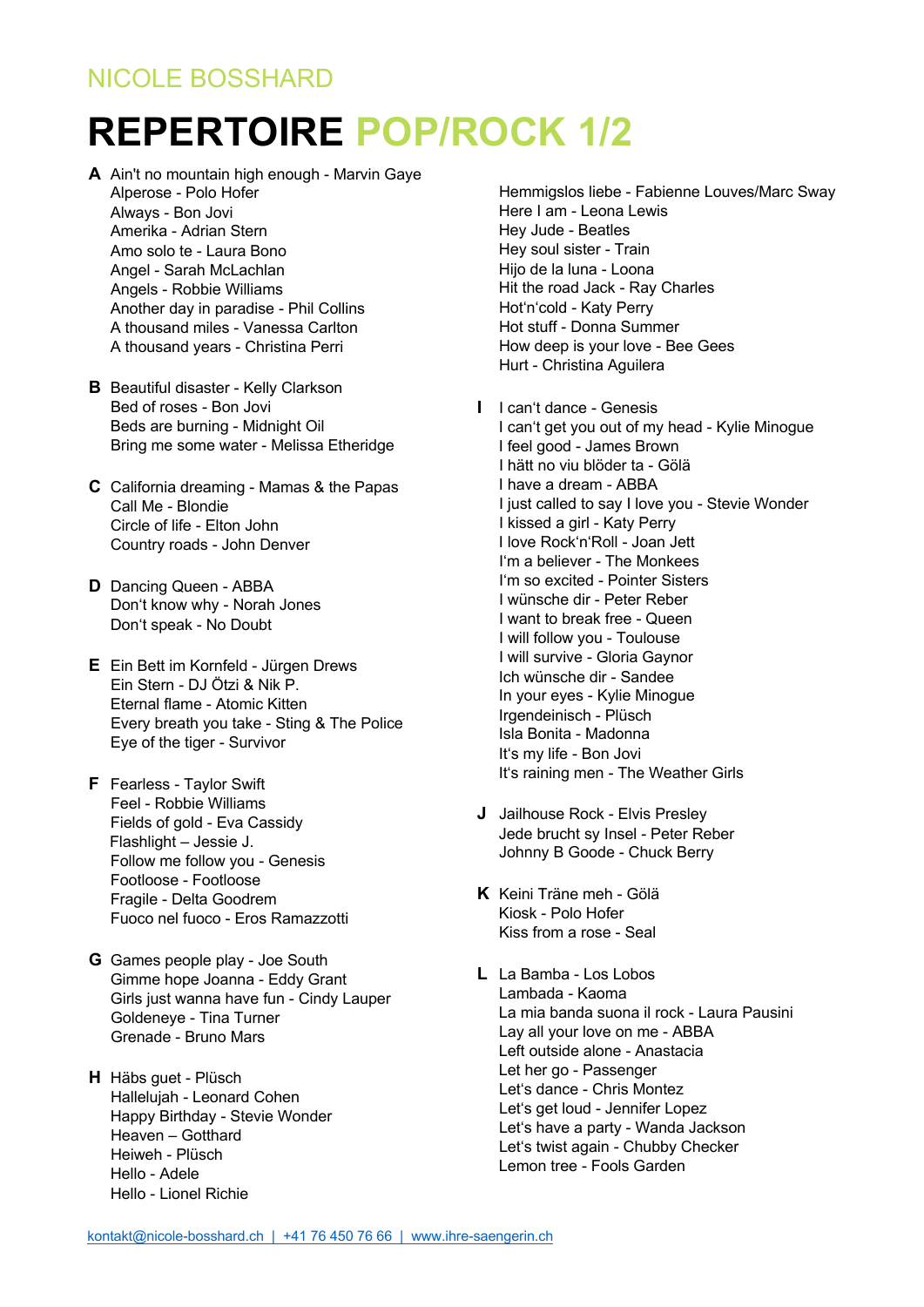## NICOLE BOSSHARD

## **REPERTOIRE POP/ROCK 2/2**

Life for rent - Dido Like a virgin - Madonna Like the way I do - Melissa Etheridge Living next door to Alice - Smokie Living on a prayer - Bon Jovi Long train running - Doobie Brothers Love is in the air - John Paul Young L'italiano (Lasciate mi cantare) - Toto Cutugno

- **M** Mamma Mia ABBA Man I feel like a woman - Shania Twain Material girl - Madonna Money money money - ABBA Moonlight shadow - Mike Oldfield Moviestar - Harpo Mr. Saxobeat - Alexandra Stan
- **N** Narcotic Liquido No woman no cry - Bob Marley Nobody does it better - Carly Simon Nothing else matters - Lucie Silvas
- **O** One day in your life Anastacia Only you - The Platters Only you - Flying Pickets Outta love - Anastacia Over the rainbow - Israel "IZ" Kamakawiwo'ole
- **P** Paradise Coldplay People help the people - Birdy Pretty Woman - Roy Orbison Pride - Amy Macdonald Promise me - Beverly Craven Proud Mary - Tina Turner
- **Q** Que sera sera Doris Day
- **R** Red red wine Bob Marley Respect - Aretha Franklin Rivers of Babylon - Boney M. Rome wasn't build in a day - Morcheeba Runaway - The Corrs Runaway train - Soul Asylum Run - Leona Lewis
- **S** Say you say me Lionel Richie Scharlachrot - Patent Ochsner Schwan - Gölä Send me an angel - Scorpions Set fire to the rain - Adele She works hard for the money - Donna Summer Simply the best - Tina Turner Skinny love - Birdy
- Skyfall Adele Something stupid - Robbie Williams/Nicole Kidman Son of a preacher man - Dusty Springfield So what - Pink Stand by me - Ben E. King Strani amori - Laura Pausini Strong enough - Cher Stronger - Kelly Clarkson Summer of 69 - Bryan Adams Summernights - Grease Super Trouper - ABBA Sway - Dean Martin Sweet home Alabama - Lynyrd Skynyrd
- **T** Take a chance on me ABBA Take my breath away - Berlin Tears in heaven - Eric Clapton The twist - Chubby Checker Thank you for the music - ABBA The winner takes it all - ABBA Things - Robbie Williams/Jane Horrocks This is the life - Amy MacDonald This love - Maroon 5
- **U** Unchain my heart Joe Cocker Unwritten - Natasha Bedingfield Up in the sky - 77 Bombay Street
- **W** Wach uf Fabienne Louves Wake me up before you go go - Wham Walk of life - Dire Straits Walking on sunshine - Aly & A.J. Walking with you - Seven Wanna dance with somebody - Whitney Houston Waterloo - ABBA What a feeling - Irene Cara What is love - Haddaway What you're made of - Lucie Silvas What's up - 4 Non Blondes When love takes over - David Guetta Whenever wherever - Shakira White flag - Dido Wild horses - Natasha Bedingfield Wonderwall - Oasis Wrapped - Gloria Estefan
- **Y** Yellow Coldplay Yesterday - Beatles YMCA - Village People You light up my life - LeAnn Rimes You'll be in my heart - Phil Collins You've got the love - Florence + The Machine